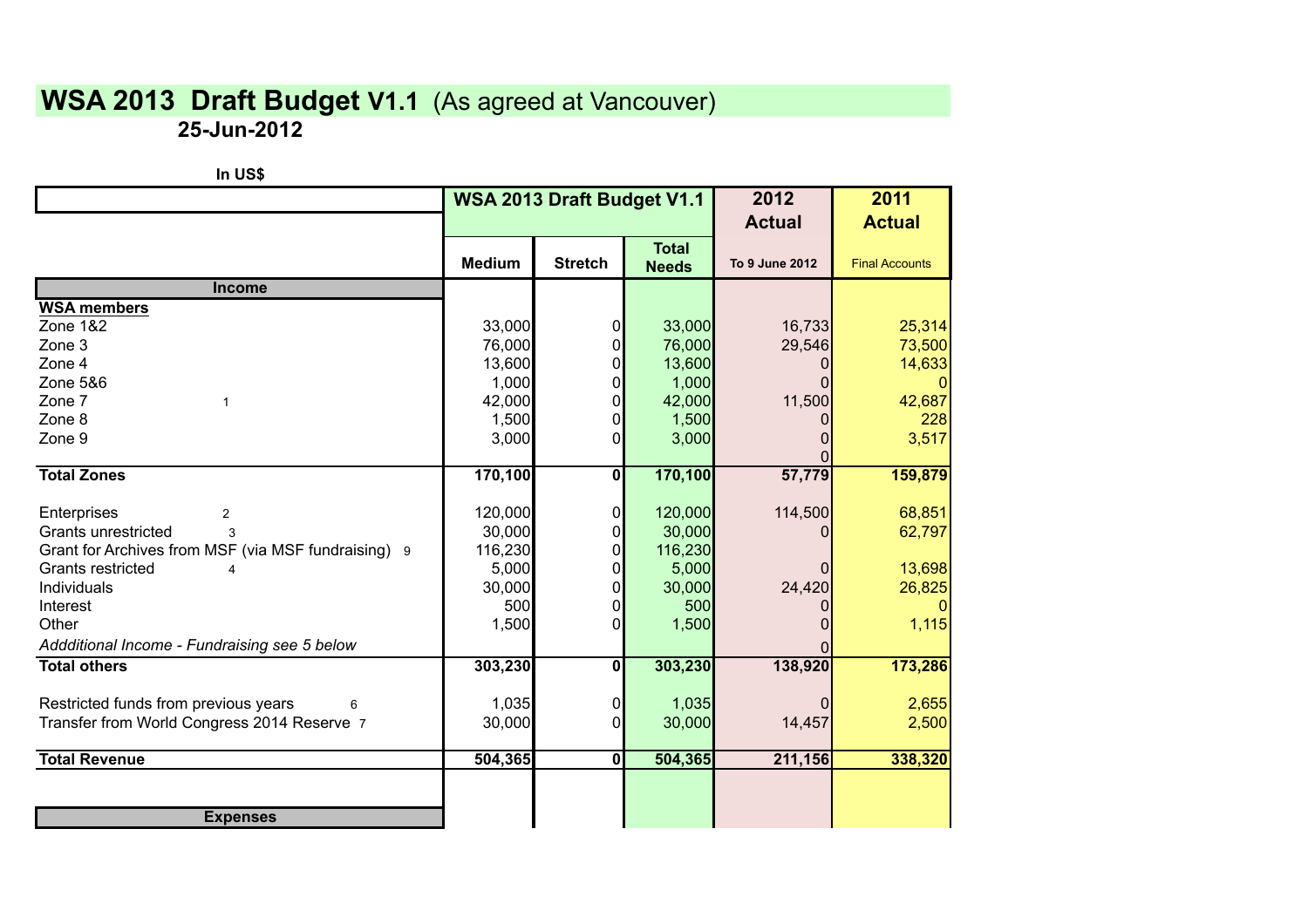|                                                      | WSA 2013 Draft Budget V1.1 |                |                              | 2012           | 2011                  |
|------------------------------------------------------|----------------------------|----------------|------------------------------|----------------|-----------------------|
|                                                      |                            |                |                              | <b>Actual</b>  | <b>Actual</b>         |
|                                                      | <b>Medium</b>              | <b>Stretch</b> | <b>Total</b><br><b>Needs</b> | To 9 June 2012 | <b>Final Accounts</b> |
| Kejiwaan                                             |                            |                |                              |                |                       |
| Area 1                                               | 30,000                     | 30,000         | 60,000                       | 14,324         | 25,560                |
| Area 2                                               | 38,000                     | 10,000         | 48,000                       | 26,068         | 40,115                |
| Area 3                                               | 30,000                     | 10,000         | 40,000                       | 21,481         | 29,158                |
| Ibu Rahayu                                           | 12,520                     | 01             | 12,520                       | 3,130          | 12,520                |
| <b>Total Kejiwaan</b>                                | 110,520                    | 50,000         | 160,520                      | 65,003         | 107,353               |
|                                                      |                            |                |                              |                |                       |
| <b>Media Unit</b><br><b>SPI</b>                      | 30,000                     |                | 30,000                       | 15,000         | 30,000                |
| Publication of Bapak's Volumes in Spanish            | 5,000                      |                | 5,000                        | 5,000          | 0                     |
| Translations (WSA+other docs into 5 languages) 8     | 8,000                      | 01             | 8,000                        | 1,008          | 3,724                 |
| <b>WSA Archives</b>                                  | 116,230                    | 0              | 116,230                      | 11,810         | 25,495                |
| <b>WSA Archives Memnon Phase</b><br>9                | $\Omega$                   | 0              |                              |                | 12,663                |
| HoS<br>10                                            | 8,000                      | $\overline{0}$ | 8,000                        | 5,033          | 9,533                 |
| <b>Total MU</b>                                      | 167,230                    | 0              | 167,230                      | 37,851         | 81,415                |
| <b>Human Activities</b>                              |                            |                |                              |                |                       |
| CSP (Care Support Program)                           | 13,000                     | 0              | 13,000                       | 12,495         | 13,713                |
| <b>SICA</b><br>11                                    | 15,000                     | 01             | 15,000                       | 5,000          | 7,000                 |
| <b>SDIA</b>                                          | 2,500                      | 0              | 2,500                        | 0              | 4,000                 |
| <b>SYAI Travel</b><br>12                             | 6,000                      | 0              | 6,000                        | 855            | 6,824                 |
| <b>SYAI Projects</b><br>12                           | 6,000                      | 0              | 6,000                        | 115            | $\mathbf 0$           |
| <b>SESI</b><br>13                                    | 5,500                      | 0              | 5,500                        | 533            | 3,383                 |
| <b>SIHA</b><br>14                                    | 2,500                      | 0              | 2,500                        | $\Omega$       | 1,000                 |
| Grants to zones                                      | 12,000                     | 0              | 12,000                       | $\Omega$       | 8,719                 |
| External Relations - deleted mid 2011                | $\Omega$                   | 0              |                              |                | 2,779                 |
| PR/Websites/Communications<br>15                     | 13,000                     | 0              | 13,000                       | 1,893          | 2,479                 |
| <b>WSHPP</b><br>16                                   | 5,000                      | 0              | 5,000                        | 776            | 2,637                 |
| Travel subsidies for youth & adults to attend events | $\overline{0}$             | 20,000         | 20,000                       |                |                       |
| <b>Total HA</b>                                      | 80,500                     | 20,000         | 100,500                      | 21,667         | 52,534                |
| <b>Total program expenses</b>                        | 358,250                    | 70,000         | 428,250                      | 124,521        | 241,302               |
|                                                      |                            |                |                              |                |                       |
| <b>Supporting Services</b>                           |                            |                |                              |                |                       |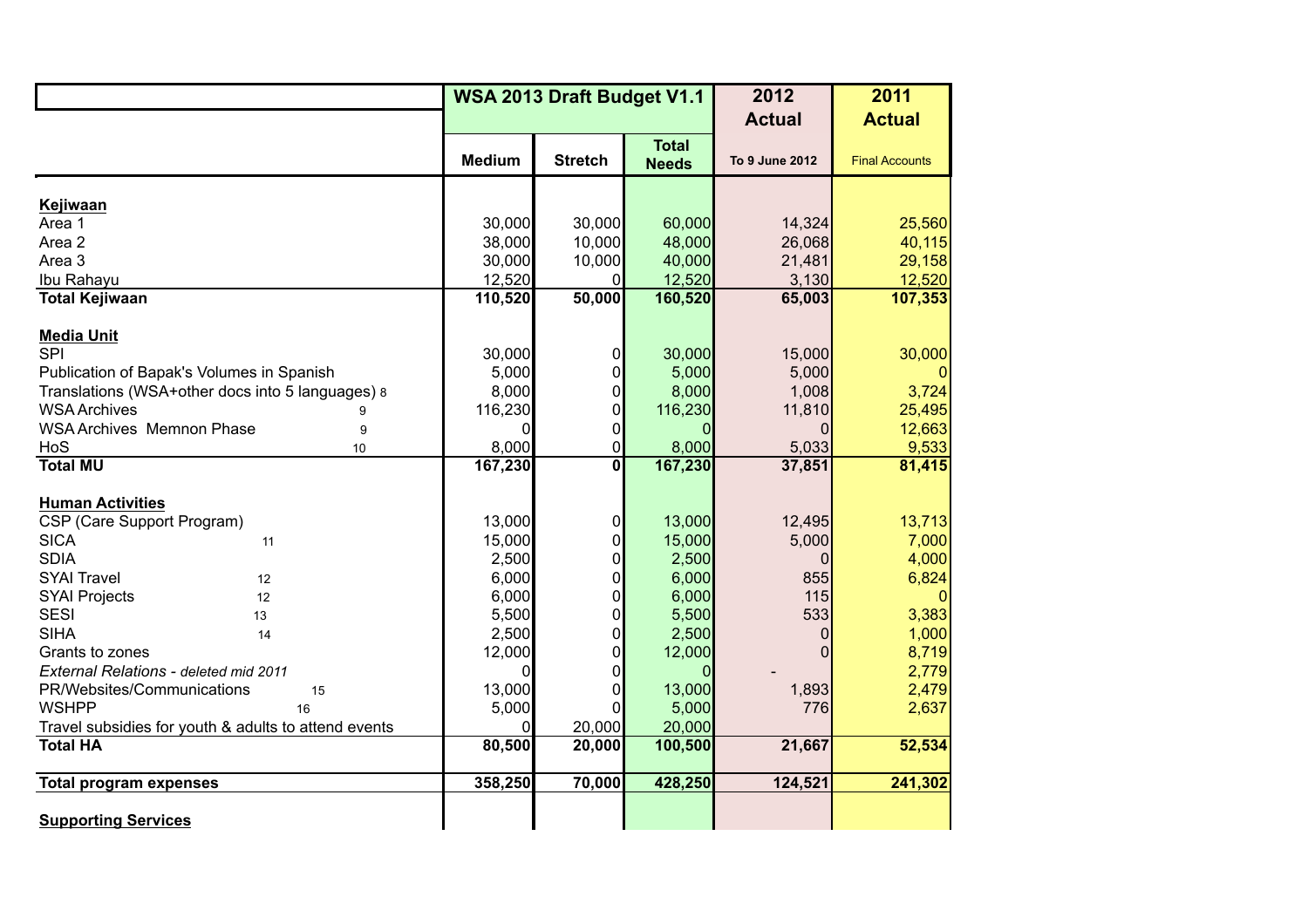|                                                            |                         | WSA 2013 Draft Budget V1.1 |                              | 2012                    | 2011                  |
|------------------------------------------------------------|-------------------------|----------------------------|------------------------------|-------------------------|-----------------------|
|                                                            |                         |                            |                              | <b>Actual</b>           | <b>Actual</b>         |
|                                                            | <b>Medium</b>           | <b>Stretch</b>             | <b>Total</b><br><b>Needs</b> | To 9 June 2012          | <b>Final Accounts</b> |
| WSA Chair remun.                                           | $\Omega$                | $\Omega$                   | $\overline{0}$               | $\Omega$                | 8,667                 |
| WSA Chair/DChair expenses                                  | 13,000                  | 2,000                      | 15,000                       | 8,188                   | 12,650                |
| <b>Zonal Representatives</b>                               | 26,000                  | 22,000                     | 48,000                       | 6,673                   | 15,788                |
| <b>WSC Meetings</b><br>17                                  | 20,000                  |                            | 20,000                       | 28,058                  | 15,692                |
| WSA BoD conference calls                                   | 1,500                   |                            | 1,500                        | 561                     | 1,063                 |
| <b>Total WSC</b>                                           | 60,500                  | 24,000                     | 84,500                       | 43,480                  | 53,860                |
| <b>WSA Executive:</b>                                      |                         |                            |                              |                         |                       |
| Remunerations<br>18                                        | 50,000                  |                            | 50,000                       | 22,825                  | 61,720                |
| Travel, accomodation<br>19                                 | 11,000                  |                            | 11,000                       | 8,110                   | 12,098                |
| Office & admin expenses                                    | 7,000                   |                            | 7,000                        | 2,192                   | 5,594                 |
| Bank charges                                               | 4,000                   |                            | 4,000                        | 1,241                   | 3,977                 |
| Legal fees                                                 | 11,000                  |                            | 11,000                       | 525                     | 21,173                |
| Various                                                    | 2,000                   |                            | 2,000                        | 0                       | 0                     |
| <b>Currency differences</b><br>20                          | 3,500                   | 0                          | 3,500                        | 0                       | 9,120                 |
| Audit                                                      | 5,000                   | $\Omega$                   | 5,000                        | 0                       | 4,500                 |
| <b>Total WSA Executive</b>                                 | 93,500                  | $\mathbf 0$                | 93,500                       | 34,893                  | 118,182               |
| <b>Pensions</b><br>21                                      | 17,485                  | $\Omega$                   | 17,485                       | 8,488                   | 16,480                |
| <b>Total Supp. Services</b>                                | 171,485                 | 24,000                     | 195,485                      | 86,861                  | 188,522               |
|                                                            |                         |                            |                              |                         |                       |
| Contingency                                                | 1,000                   | 45,000                     | 46,000                       |                         | $\Omega$              |
| World Congress 2014 Advances<br>22                         | 30,000                  | 0                          | 30,000                       | 14,457                  | 2,500                 |
|                                                            |                         |                            |                              |                         |                       |
| <b>Total expenses</b>                                      | 560,735                 | 139,000                    | 699,735                      | 225,839                 | 432,324               |
| Surplus/deficit before Fundraising and/or Transfers        | $-56,370$               | $-139,000$                 | $-195,370$                   | $-14,683$               | $-94,004$             |
|                                                            |                         |                            |                              |                         |                       |
| <b>Fundraising Target</b><br>$\overline{5}$                | 56,370                  | 139,000                    | 195,370                      |                         |                       |
| <b>Transfer from Unrestricted Net Assets</b>               | 0                       | 0                          | 0                            | 14,683                  | 94,004                |
| <b>Surplus / Deficit after Fundraising &amp; Transfers</b> | $\overline{\mathbf{0}}$ | $\overline{\mathbf{0}}$    | $\overline{\mathbf{0}}$      | $\overline{\mathbf{0}}$ | $\mathbf 0$           |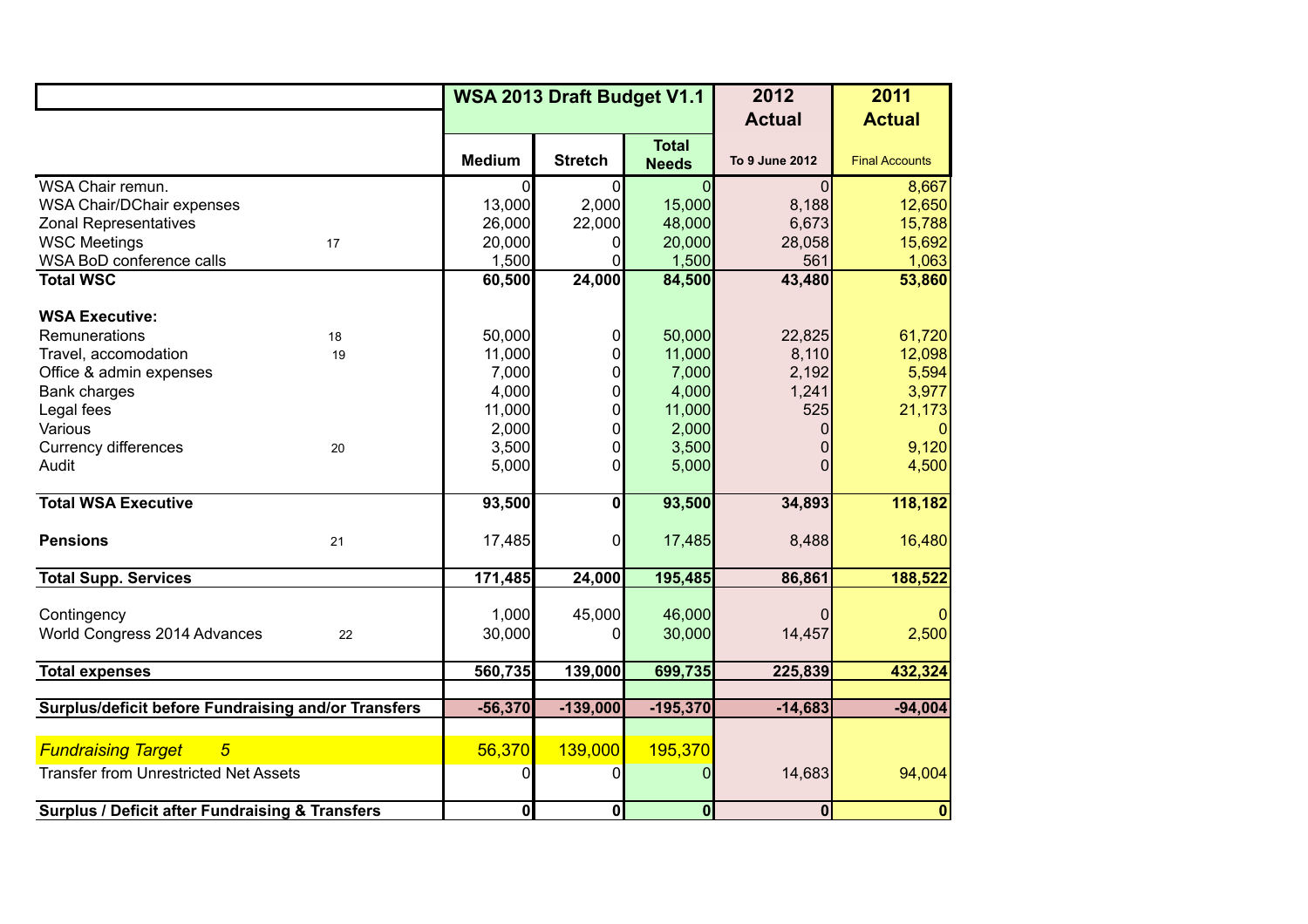| WSA 2013 Draft Budget V1.1 |                |                              | 2012           | 2011                  |
|----------------------------|----------------|------------------------------|----------------|-----------------------|
|                            |                |                              | <b>Actual</b>  | <b>Actual</b>         |
| <b>Medium</b>              | <b>Stretch</b> | <b>Total</b><br><b>Needs</b> | To 9 June 2012 | <b>Final Accounts</b> |

## **Notes:**

- 1 Zone 7 commitment for 2012 was \$42,000 (Including Subud Canada pledge of \$13,000 for 2012)
- 2 Indonesian enterprise donated \$5,500 to be used for SESI
- 3 Grants unrestricted: **MSF with their reduced income, is no longer in a position to grant \$50,000 to WSA. For 2013 their grant is a total of \$30,000:** IH Travel \$20,000 Other WSA programs \$10,000
- 4 Grants restricted: \$5,000 per year from GHFP earmarked for WSHPP until 2014 Subud World Congress
- 5 **Fundraising: See explanation below in green**
- 6 Restricted funds from previous years: New Zealand earthquake fund balance of \$1,035 to be forwarded to New Zealand
- 7 World Congress Advance is a straight offset (same \$ in, same \$ out), so doesn't change the overall budget result
- 8 Translations includes: \$4,000 (\$1,000 per quarter) for Paloma to translate WSA docs into Spanish, plus approx \$4,000 for other translations Includes some costs for interpreting at council (WSC) meetings
- 9 WSA Archives includes: Current Year Projects \$64,500 Running Costs \$51,730 = Total Archives \$116,230 MSF is now undertaking the total WSA Archives fundraising, for WSA, of this \$116,230 amount WSA Archives Memnon Phase relates to 2011 & 2012
- 10 History of Subud (HoS): \$2,500 for HOS Books 1 & 3. \$5,500 for digitization of HOS interviews (continuing work from 2012)
- 11 SICA -
- 12 SYAI previously split into SYAI Travel & SYAI Projects to give greater transparency
- 13 Enterprises:
- 14 SIHA added as a partner organisation in June 2011, to be officially ratified at 2014 World Congress. Given budget for first time in 2012
- 15 PR/Websites/Communications: WSA to produce materials/information about Subud for use outside (& within) Subud. Also funds WSA newsletters, websites (subud.org / subud.com / subudworldnews.com / subud.tv) , production of WSA Annual Report, & communications Includes such annual costs as: WSA Newsletters in a number of languages \$4,500 Annual Report \$1,900
- 16 WSHPP grant of \$5,000 per year from GHFP earmarked for WSHPP until 2014 Subud World Congress
- 17 WSC meeting : Target for 2013 is \$20,000 for accommodation, food, facilities & admin for around 39 people (35 council + executive) for 9-12days
	- Airfares are on top of this  $$20,000$ . Airfares approx 39 x  $$1500 = $58,500$

Real cost of annual 2013 WSC Meeting will be around \$78,500 (Airfares \$58,500 plus meeting costs \$20,000).

 Airfares are mostly included in the individual budget line items such as: IHs, Zone Reps, SYIA, SICA, SESI, SDIA, SIHA, Archives, Travel/accommodation 18 Remunerations for WSA Executive includes: WSA Secretary/Administrator (roles were combined in 2012 to reduce costs),

- Executive Deputy Chair, & WSA Accountant. These were reduced substantially in 2012 to save overall budget costs
- 19 Includes travel to WSC meetings for WSA Exec members (Maxwell, Maya, Hammond, Silvana)
- 20 Currency Differences: To allow for potential currency difference loses across our US\$, Euro & GB Pounds WSA bank accounts
- 21 Pensions: Paid (as agreed previously by WSA) to 4 widows of members of Bapak's Secetariat in Jakarta.

\$4,371 each = \$17,485 (includes 3% annual increase) N.B.These pensions will cease upon the demise of these widows.

22 World Congress 2014 - Advance expenses (estimated) - to be funded from 'World Congress Fund" (original total of \$150,000)